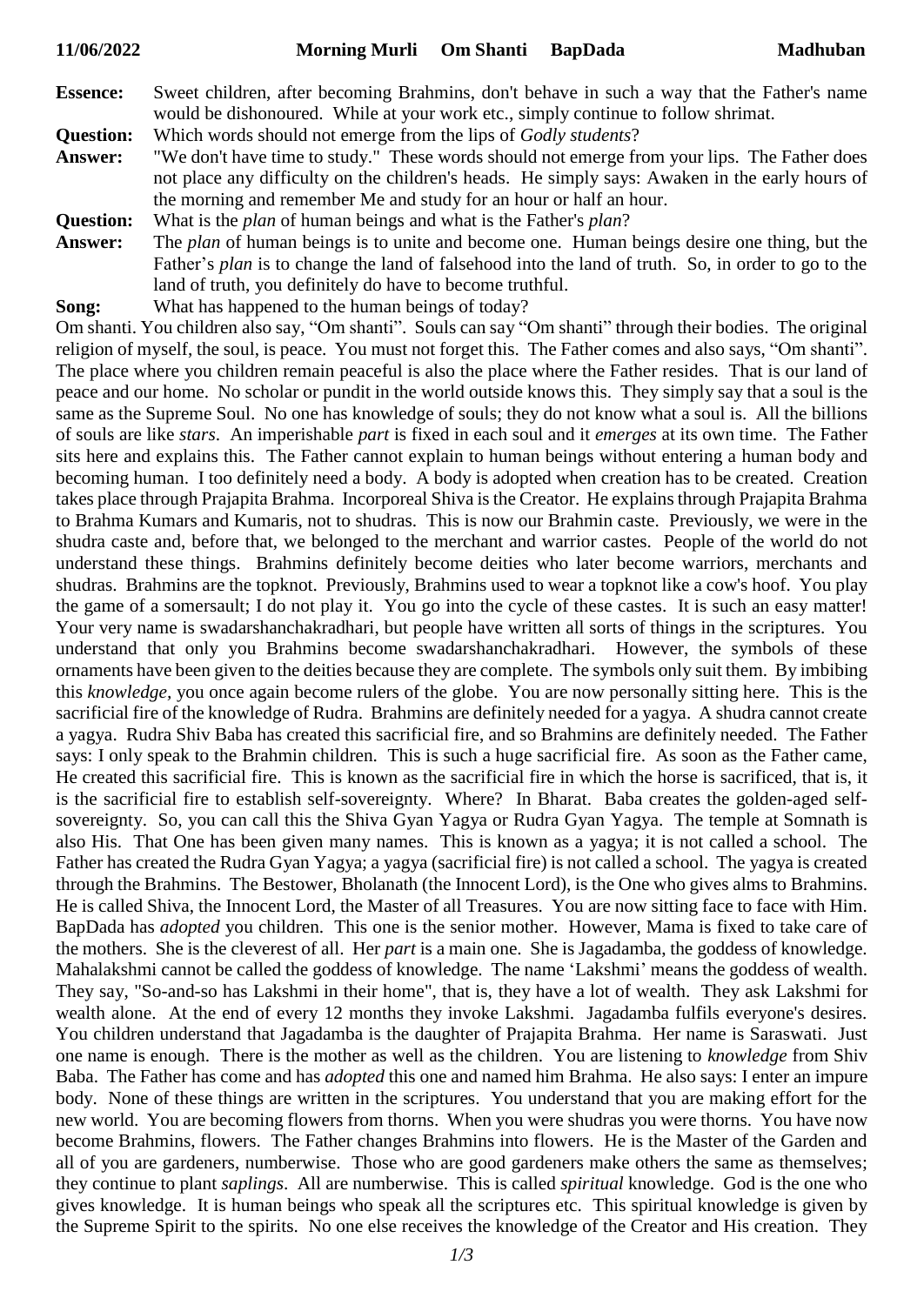simply tell tall stories. This is the world of falsehood where everything is false. In the beginning, there was no artificial jewellery, but it has now become so artificial! There is now so much artificial jewellery; no one is able to keep real jewellery. The kingdom of Ravan is the land of falsehood. The land of truth is the kingdom established by Rama (God). This is the sacrificial fire created by Shiv Baba. It is a school, a sacrificial fire, as well as a home. You understand that you are personally sitting in front of the parlokik Father and Prajapita Brahma. How can you receive the inheritance unless you become Brahmins? True Brahmins are needed to look after the yagya. Those who indulge in vice are not called Brahmins. What would the result be if one foot is in the *boat* of Ravan and the other in the *boat* of Rama? You would be split in two. Then, by performing such activity, you would dishonor the Father's name. You call yourselves the children of Prajapita Brahma but you perform the actions of a shudra! The Father says: By all means, carry on with your business etc., but if you do everything according to shrimat, it becomes Baba's *responsibility*. You have come here to receive Godly directions. Those are devilish directions, whereas you follow shrimat in order to become elevated. The highest-on-high Father gives the highest directions. You understand that you receive elevated directions in order to change from human beings into deities. You even say: We will become the sun-dynasty rulers. This yagya is for becoming a ruler of the self, not a ruler of subjects. You become the kings and queens, and so subjects will also be created. Just as Mama and Baba made effort and became those, so you children should become the same. You children should have the same happiness in being Brahma Kumars and Kumaris, Shiv Baba's grandchildren. Shiva is not called Prajapita. He is the Creator, whereas the deities are those who reside in heaven. The Father is the one who changes human beings into deities. Your bodies are being *rejuvenated,* just as the kalpa tree is. He makes you souls who have become ugly *pure* and beautiful. Those bodies do not remain when you become completely pure. This is why the haystack, in which everyone is destroyed, is to be set ablaze. These are unlimited things. This is an unlimited *island*, those are limited. There are as many languages as there are names. There are many islands, but this entire world is an island (lanka). The kingdom of Ravan covers the entire world. You also heard in the song: What has the state of human beings become? There, they do not kill each other. It is said that, as was Rama, so were his subjects, those who followed the highest code of conduct. There is no question of sorrow. It is a sin to cause sorrow for anyone. How can there be that Ravan and Hanuman, etc? You can tell people the first main thing: Since you call Him '*God, the Father*', how can He be omnipresent? Otherwise, it would be a *Fatherhood*. Not everyone can be the *Father*. You children now have to explain: For half a cycle, you have been earning a false income. Now, in order to go the land of truth, you must earn a true income. They relate the scriptures too in order to earn an income. Shiv Baba did not study those scriptures etc. He is *knowledge-full*, the Ocean of Knowledge. He is the Truth and the Living Being. You children now understand that you are earning a true income from Baba in order to go to the land of truth. When the land of falsehood is destroyed, everything will be destroyed along with the bodies. All of you will see how the war takes place. They think that everyone should come together, but they become divided. Human beings desire one thing and God desires something else. All their *plans* are for destruction. What is God's *plan*? You now know that. The Father has come in order to change the land of falsehood into the land of truth, to change humans into deities. Through the truthful Father you become truthful, whereas you become false through Ravan. The Father is the one who gives true knowledge. You Brahmins will return with your hands full, whereas the hands of the shudras will remain empty. You understand that you are to become deities. Now the Father simply says: Stay in your household, become like a lotus flower and remember Me. Why should you forget to remember Baba? You forget the Father who makes you into the masters of heaven! This is something new; you have to be soul conscious here. A soul is imperishable; he sheds a body and takes on the next. The Father says: Be soul conscious because you are to return home. Shed the consciousness of bodies. This is an old, decayed shoe of 84 births. When clothes have been worn for a time, they wear out. You must also shed those old bodies. Now come down from the pyre of lust and sit on the pyre of knowledge. There are many who cannot stop indulging in vice. The Father says: Since the copper age, you have been becoming greatly diseased because of these vices. Now conquer these vices. Don't indulge in the vice of lust; be pure. These bodies are impure. Therefore, become pure! Everyone here is born through vice. Vices do not exist in the golden and silver ages. If they were to exist there, why would that be called heaven and this be called hell? The Father says: There is no *aim* or *objective* in the scriptures. Here, you have an *aim* and *objective*. We are now changing from human beings into deities. The Father says: Forget all that you have studied. There is no essence in any of that. Your stage of ascending only takes place once; afterwards, it is the stage of descending. No matter how much you beat your heads, you have to descend and become impure. This is a dirty world. You children understand that our Bharat was